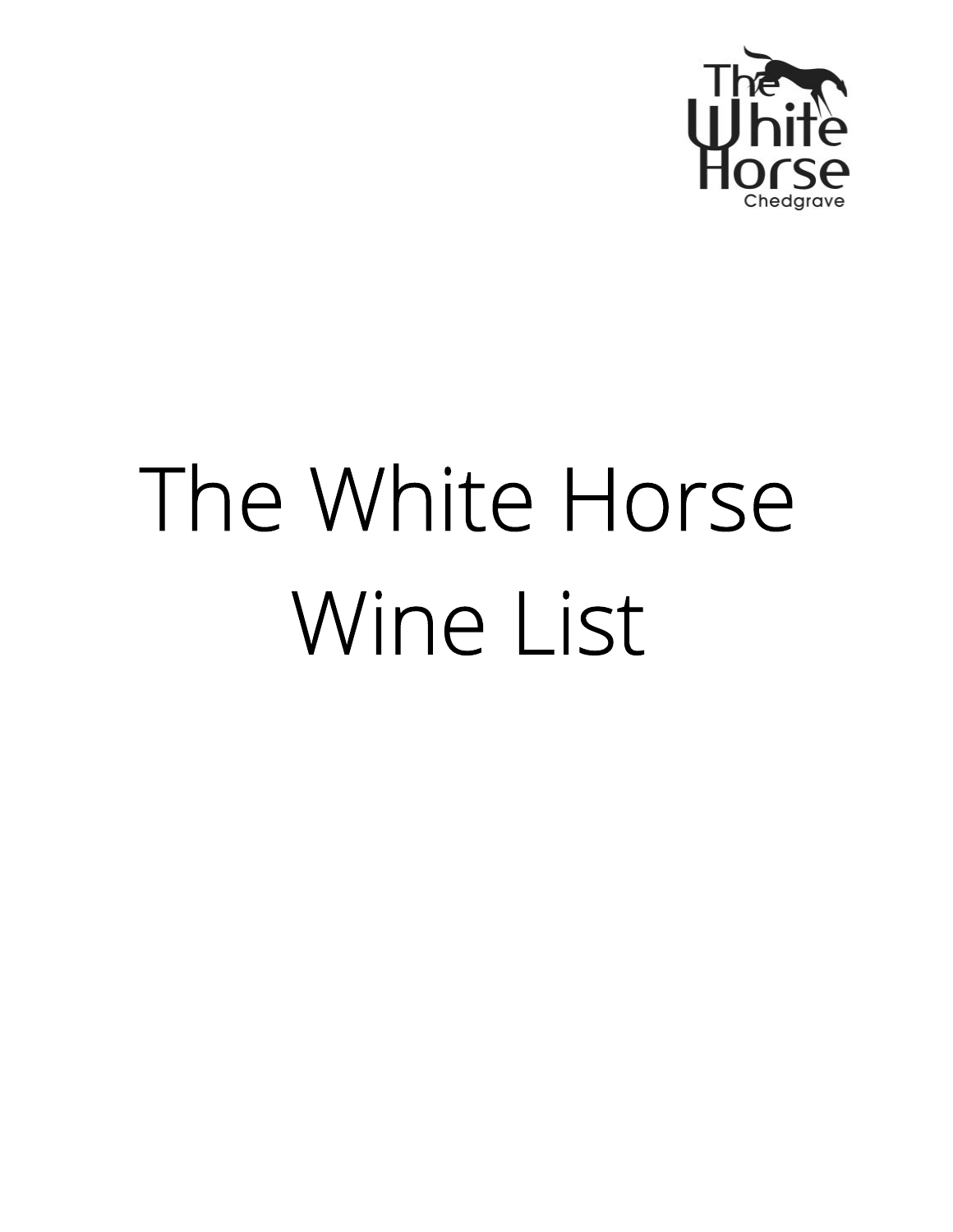# White

#### House wines

|                                                                                                                                        |                                                                                                                                                              | 175ml | 250ml | <b>Bottle</b> |  |  |  |
|----------------------------------------------------------------------------------------------------------------------------------------|--------------------------------------------------------------------------------------------------------------------------------------------------------------|-------|-------|---------------|--|--|--|
| Italy<br>3                                                                                                                             | Pinot Grigio<br>Zippy and refreshing on the nose with melon and peach fruit on the<br>palate                                                                 | £5.75 | £6.75 | £19           |  |  |  |
| 32                                                                                                                                     | Australia<br>Chardonnay<br>Flavours of melon pear and apple with a long finish and a hint of<br>minerality                                                   | £6.50 | £7.75 | £22           |  |  |  |
| 37                                                                                                                                     | New Zealand<br>Sauvignon Blanc<br>A zippy Marlborough sauvignon blanc full of zeal. Fresh green apple,<br>lime and passion fruit.                            | £6.50 | £7.75 | £22           |  |  |  |
| Wine by the bottle                                                                                                                     |                                                                                                                                                              |       |       |               |  |  |  |
| South Africa<br>Chenin Blanc<br>4<br>A crisp but rounded Chenin with peach combined with ripe pear and tropical<br>notes no the palate |                                                                                                                                                              |       |       | £22           |  |  |  |
| 42                                                                                                                                     | France<br><b>Petit Chablis</b><br>An elegant blend of citrus and floral aromas with notes of jasmine and hawthorne,<br>complimented by refreshing grapefruit |       | £24   |               |  |  |  |
| 44                                                                                                                                     | Pouilly Fumé<br>This fumé exhibits a fresh citrus fruit character and flinty minerality, with<br>appealing gooseberry and blackcurrant aromas                |       |       | £27           |  |  |  |
| 43                                                                                                                                     | Sancerre<br>This elegant, dry white wine has aromas of citrus with pineapple and<br>combines the refreshing minerality typical of a classic Sancerre.        |       |       | £28           |  |  |  |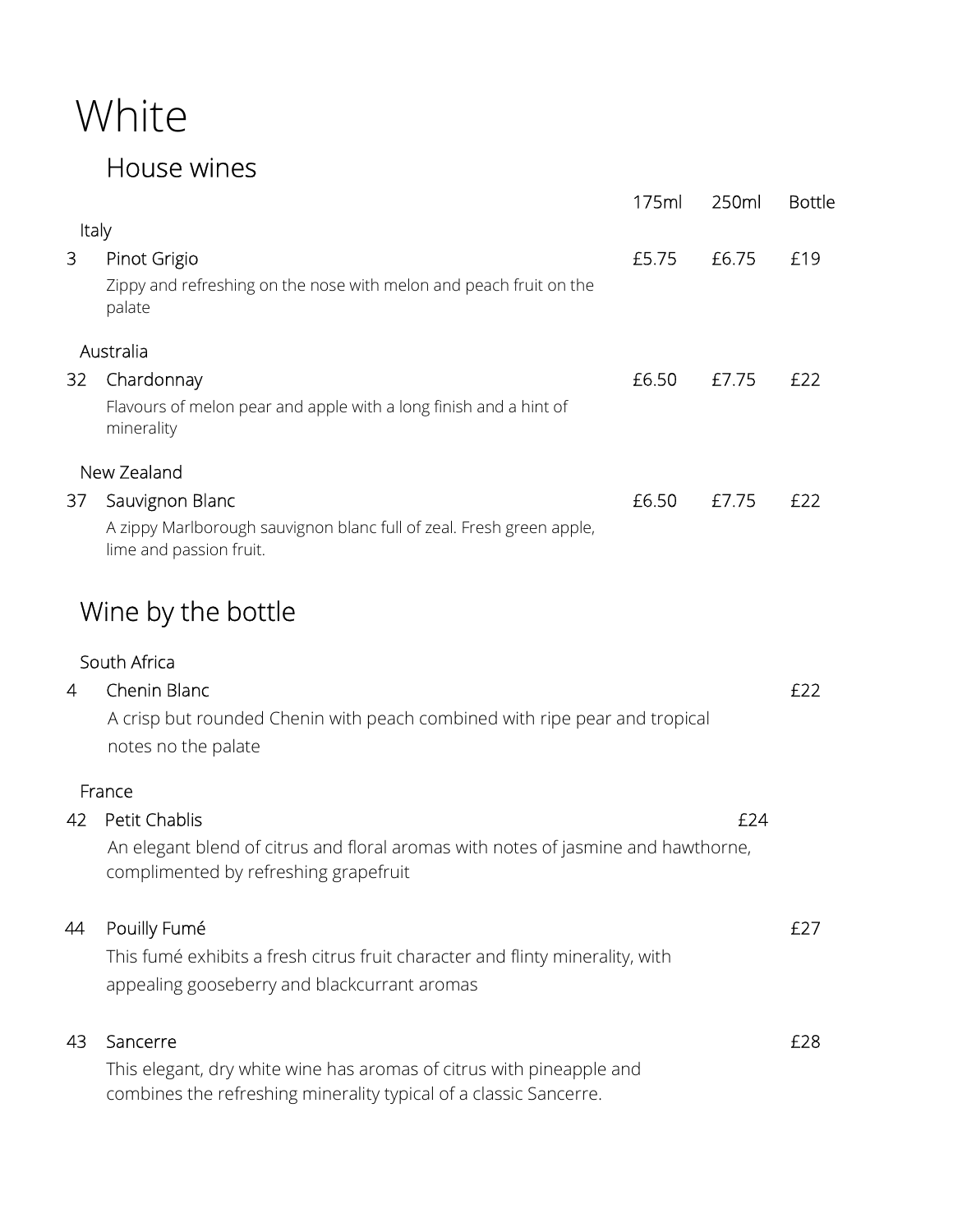### Red House wine

|            |                                                                                                                                                                                | 175ml | 250ml | <b>Bottle</b> |  |  |
|------------|--------------------------------------------------------------------------------------------------------------------------------------------------------------------------------|-------|-------|---------------|--|--|
| Italy<br>6 | Merlot<br>Soft and juicy and bursting with red fruit flavours, pairs well with<br>grilled meat                                                                                 | £5.75 | £6.75 | £19           |  |  |
| 48         | Spain<br>Rioja<br>Deep garnet in colour with earthy aromas of plum, cedar and spices.<br>Ends with a lingering finish of wood, spice and mint.                                 | £6.50 | £7.75 | £22           |  |  |
| 12         | Argentina<br>Malbec<br>A robust, savoury wine accented with rich flavours of violets, plums<br>and cherries. Subtle hints of vanilla add a refined sweetness on the<br>finish. | £6.50 | £7.75 | £22           |  |  |
|            | Chile<br>36 Shiraz<br>Smooth, full of forest fruits, bitter chocolate and a hint of<br>black pepper.                                                                           |       |       | £22           |  |  |
| France     |                                                                                                                                                                                |       |       |               |  |  |
| 5          | Cabernet Sauvignon<br>Classic aromas of fresh mint and blackcurrant with elegant full spicy fruit flavours                                                                     |       |       | £22           |  |  |
| 57         | Châteauneuf-du-Pape<br>Deep red in colour, complex with aromas of jammy black fruits and spicy<br>overtones. Rich and full bodied.                                             |       |       | £28           |  |  |
|            | Chile                                                                                                                                                                          |       |       |               |  |  |
| 8          | <b>Pinot Noir</b><br>Voluptuous Pinot with cherries, blackberries and plum. Ideal to serve with grilled<br>chicken or red meats.                                               |       |       | £23           |  |  |